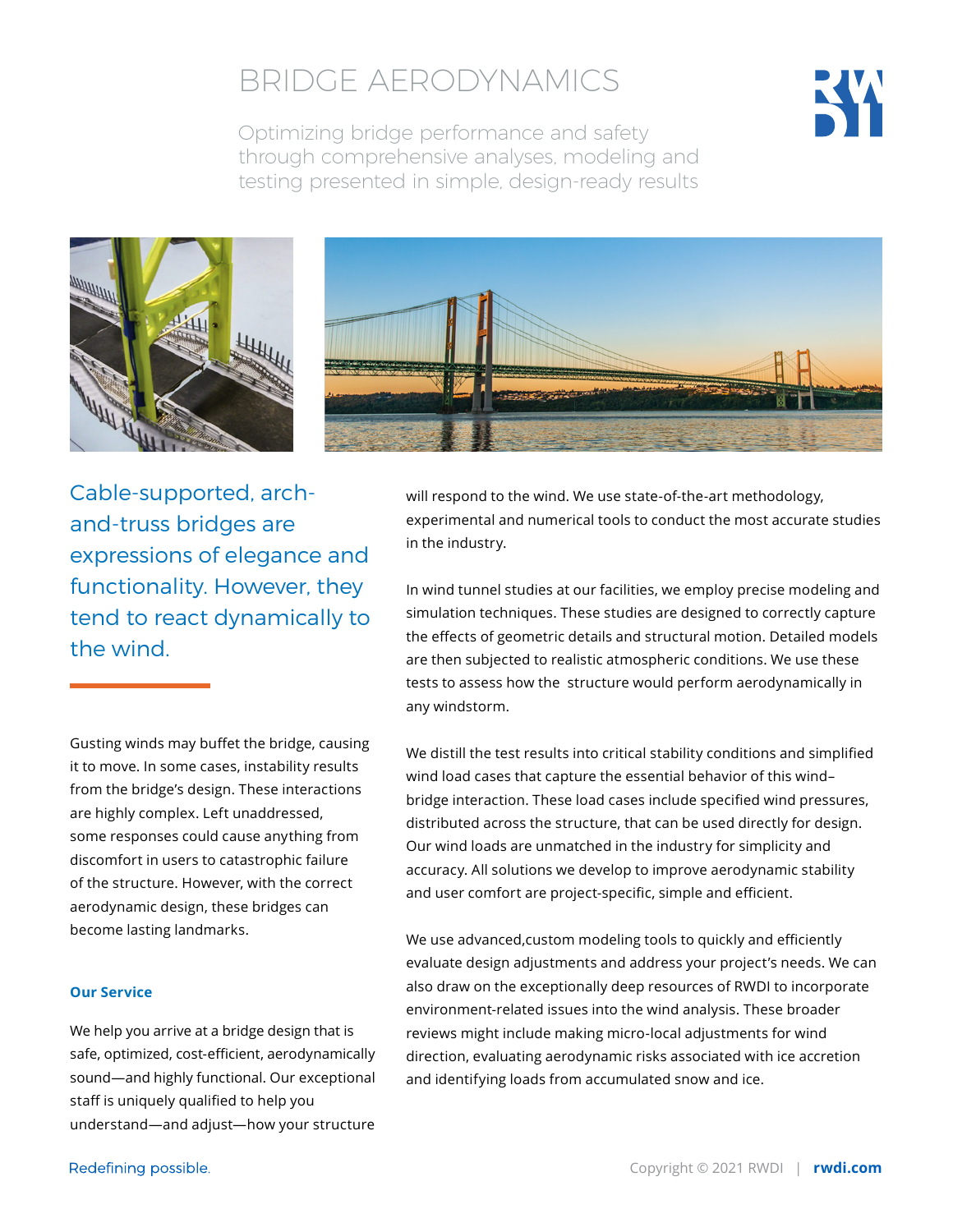

## RWDI is a valuable partner to clients seeking to…

### **Explore Innovations**

- Understand and compensate for unanticipated aerodynamic behavior in visionary designs
- Safely undertake lighter, materialefficient and more flexible designs

### **Create Opportunities**

- Get design-ready insights quickly
- Spend capital where it matters by choosing correct thresholds for tolerable motion
- Save money by making optimized, highly specific adjustments to a design

## **Meet Challenges**

- Understand the unique effects created by adjacent bridges
- Adapt a design to challenging prevailing winds

## **Fulfill Expectations**

• Create a positive user experience of safety and comfort





## How we work

In general, we examine the potential for aerodynamic instabilities in our wind tunnels. We can usually identify the required mitigations quickly, based on experience, and confirm the solution by retesting the modified form in the wind tunnel, when needed. We can then turn to our custom numerical modeling tools to optimize the mitigations.

#### **Sectional model testing**

During our detailed testing, we put typical sections of the bridge deck or towers in our wind tunnel. The sectional model test identifies the potential for aerodynamic instability. These models are at relatively large scale to ensure that geometric details are adequately modeled.

The section model is essentially stiff. Motions are simulated by springs and dampers in a suspension system outside the wind tunnel's walls. These state-of-the-art suspension modules feature air bearings and eddy current dampers; they allow independent adjustment of degrees of freedom. This system ensures consistent and highly adjustable levels of damping at any amplitude of model response. The suspension modules can also be extended to dynamically test multiple bridges in tandem arrangements.

The sectional model testing also allows us to extract static force and moment coefficients. These coefficients quantify the amount of average load the wind will apply to the structure. Furthermore, the self-excited forces can be extracted; these forces describe how the fluid-structure interaction leads to changes in stiffness and damping of the overall system.

Redefining possible.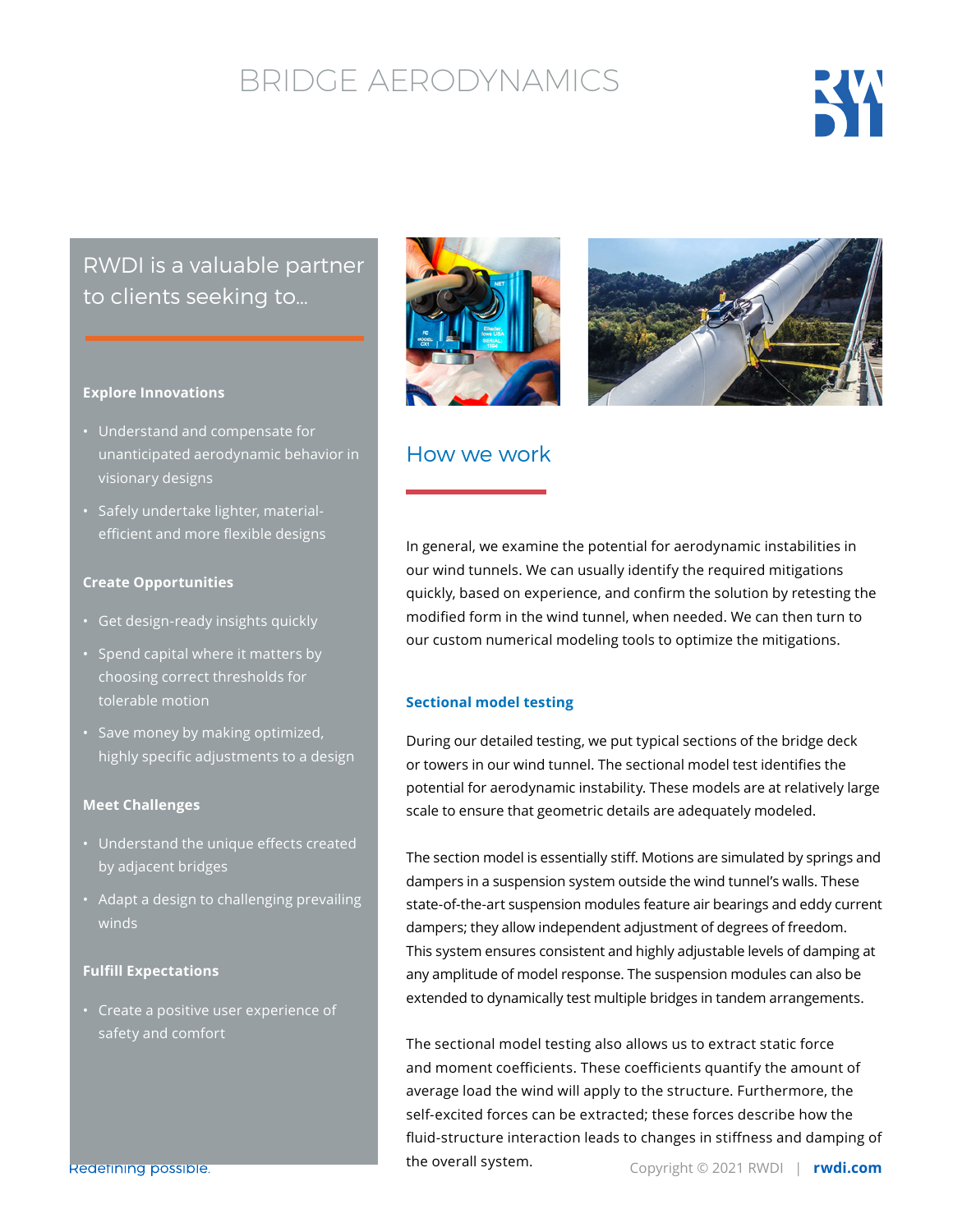



## **Aeroelastic model testing**

Aeroelastic models are scaled-down, simplified versions of the fullscale bridges. These models are tested in our state-of-the-art boundary layer wind tunnel. Like the sectional models, aeroelastic models may reveal aerodynamic instabilities. They are also used to find optimal solutions. In these tests, we can also directly measure the wind loads induced by the buffeting action of the turbulent wind.



## **Numerical modeling**

In addition to wind tunnel tests, we construct full-scale numerical models of the bridge. These models are validated by the results of the aeroelastic model tests. When we are working with adjustments to the bridge form, we use these numerical models to optimize the solution. For example, it may show that an added fairing on the deck is needed only on 500 feet of a 1000-foot span to meet the exact project requirements.

### **Wind loading**

To derive design wind loads, we use the same numerical models to solve for time-specific wind loads using our custom, time-domain-based non-linear aerodynamic response solver. Unlike frequency-domain-based codes, our approach provides a snapshot solution at each time step. Thus, we use fewer simplifications about how the modes couple within the structure. Our time-domain response analysis techniques have been validated repeatedly by two decades of studies.

The design wind loads we supply fully account for the interaction of the structure with the gusty action of the wind. We use the results to select the most critical wind loads and provide them to you in a design-ready form.



Redefining possible.